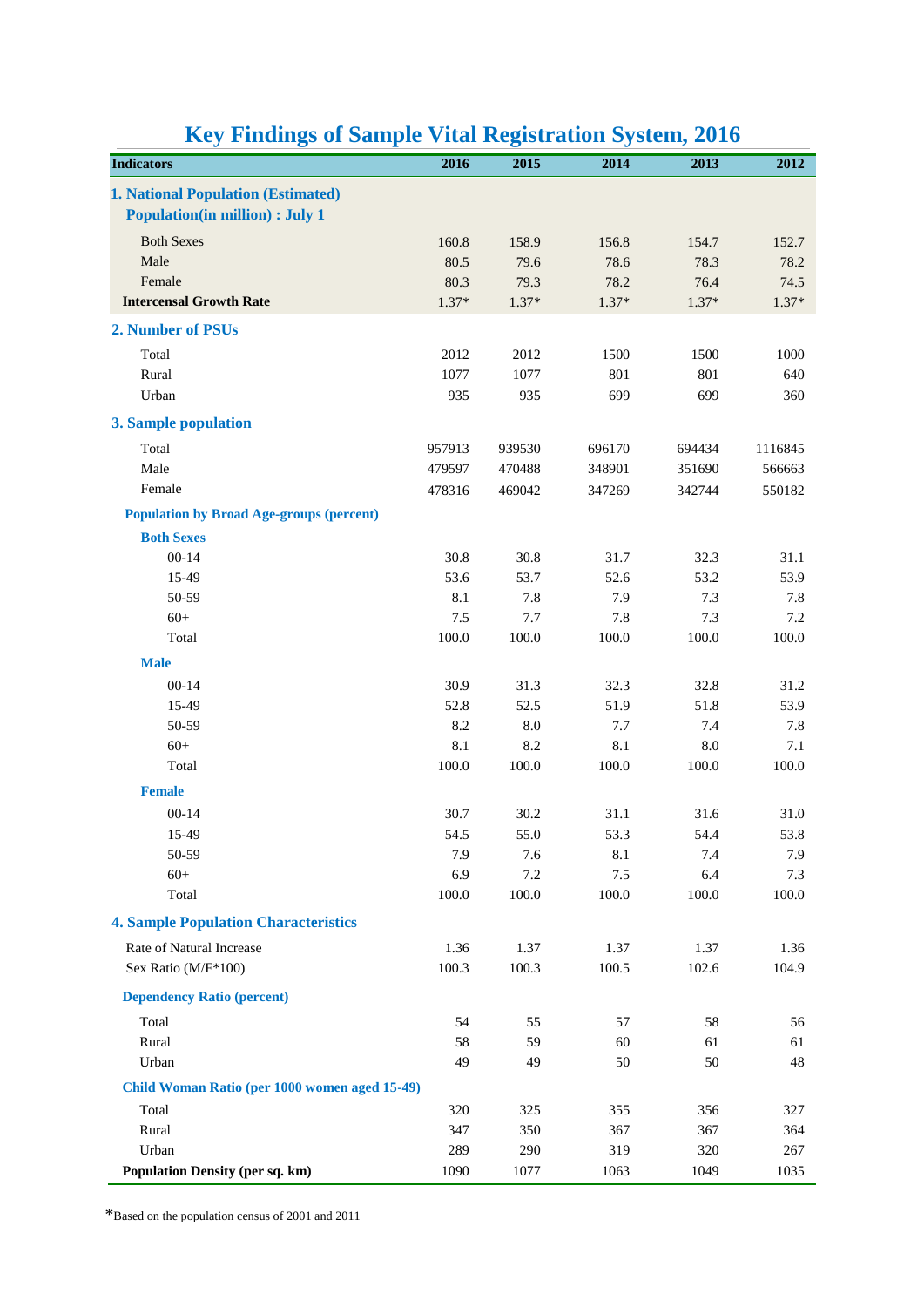| <b>Indicators</b>                                              | 2016           | 2015     | 2014           | 2013    | 2012 |
|----------------------------------------------------------------|----------------|----------|----------------|---------|------|
| 5. Fertility                                                   |                |          |                |         |      |
| <b>Crude Birth Rate (per 1000 population)</b>                  |                |          |                |         |      |
| Total                                                          | 18.7           | 18.8     | 18.9           | 19.0    | 18.9 |
| Rural                                                          | 20.9           | 20.3     | 19.4           | 19.3    | 20.0 |
| Urban                                                          | 16.1           | 16.5     | 17.2           | 18.2    | 17.1 |
| Age Specific Fertility Rates (per 1000 women in the age group) |                |          |                |         |      |
| $15-19$                                                        | $78\,$         | 75       | 83             | 60      | 53   |
| $20 - 24$                                                      | 132            | 137      | 144            | 152     | 143  |
| 25-29                                                          | 107            | 105      | 110            | 113     | 118  |
| 30-34                                                          | 58             | 56       | 48             | 54      | 67   |
| 35-39                                                          | 26             | 25       | 25             | 30      | 31   |
| 40-44                                                          | $\overline{7}$ | 9        | $\overline{7}$ | $\,8\,$ | 10   |
| 45-49                                                          | 3              | 3        | $\overline{4}$ | 5       | 3    |
| <b>Total Fertility Rate (per woman aged 15-49)</b>             |                |          |                |         |      |
| Total                                                          | 2.10           | 2.10     | 2.11           | 2.11    | 2.12 |
| Rural                                                          | 2.38           | 2.30     | 2.22           | 2.19    | 2.30 |
| Urban                                                          | 1.68           | 1.72     | 1.77           | 1.84    | 1.84 |
| <b>General Fertility Rate (per 1000 women aged 15-49)</b>      |                |          |                |         |      |
| Total                                                          | 69             | 69       | 71             | 71      | 70   |
| Rural                                                          | 79             | 77       | 75             | 73      | 75   |
| Urban                                                          | 57             | 57       | 60             | 63      | 61   |
| <b>Gross Reproduction Rate (per woman aged 15-49)</b>          |                |          |                |         |      |
| Total                                                          | $1.02\,$       | 1.05     | 1.05           | 1.02    | 1.05 |
| Rural                                                          | 1.15           | 1.16     | 1.09           | 1.06    | 1.14 |
| Urban                                                          | 0.84           | 0.88     | 0.91           | 0.92    | 0.91 |
| <b>Net Reproduction Rate (per woman aged 15-49)</b>            |                |          |                |         |      |
| Total                                                          | 1.00           | $1.00\,$ | 1.04           | 1.01    | 1.04 |
| Rural                                                          | 1.10           | 1.10     | 1.08           | 1.04    | 1.13 |
| Urban                                                          | $0.80\,$       | 0.84     | 0.90           | 0.91    | 0.90 |
| <b>6. Mortality</b>                                            |                |          |                |         |      |
| <b>Crude Death Rate (per 1000 population)</b>                  |                |          |                |         |      |
| Total                                                          | 5.1            | 5.1      | 5.2            | 5.3     | 5.3  |
| Rural                                                          | 5.7            | 5.5      | 5.6            | 5.6     | 5.7  |
| Urban                                                          | 4.2            | 4.6      | 4.1            | 4.6     | 4.6  |
| <b>Infant Mortality Rate (per 1000 live births)</b>            |                |          |                |         |      |
| <b>Total</b>                                                   |                |          |                |         |      |
| Both sexes                                                     | $28\,$         | 29       | 30             | 31      | 33   |
| Male                                                           | 27             | 30       | 31             | 32      | 34   |
| Female                                                         | $28\,$         | $28\,$   | 28             | 31      | 32   |
| <b>Rural</b>                                                   |                |          |                |         |      |
| <b>Both Sexes</b>                                              | 28             | 29       | 31             | 34      | 34   |
| Male                                                           | 26             | 31       | 32             | 35      | 37   |
| Female                                                         | $28\,$         | $28\,$   | 29             | 33      | 32   |
| <b>Urban</b><br><b>Both Sexes</b>                              | $28\,$         | 28       | 26             | 26      | 31   |
| Male                                                           | $28\,$         | 29       | 29             | 24      | 30   |
| Female                                                         | 28             | $28\,$   | 22             | $28\,$  | 33   |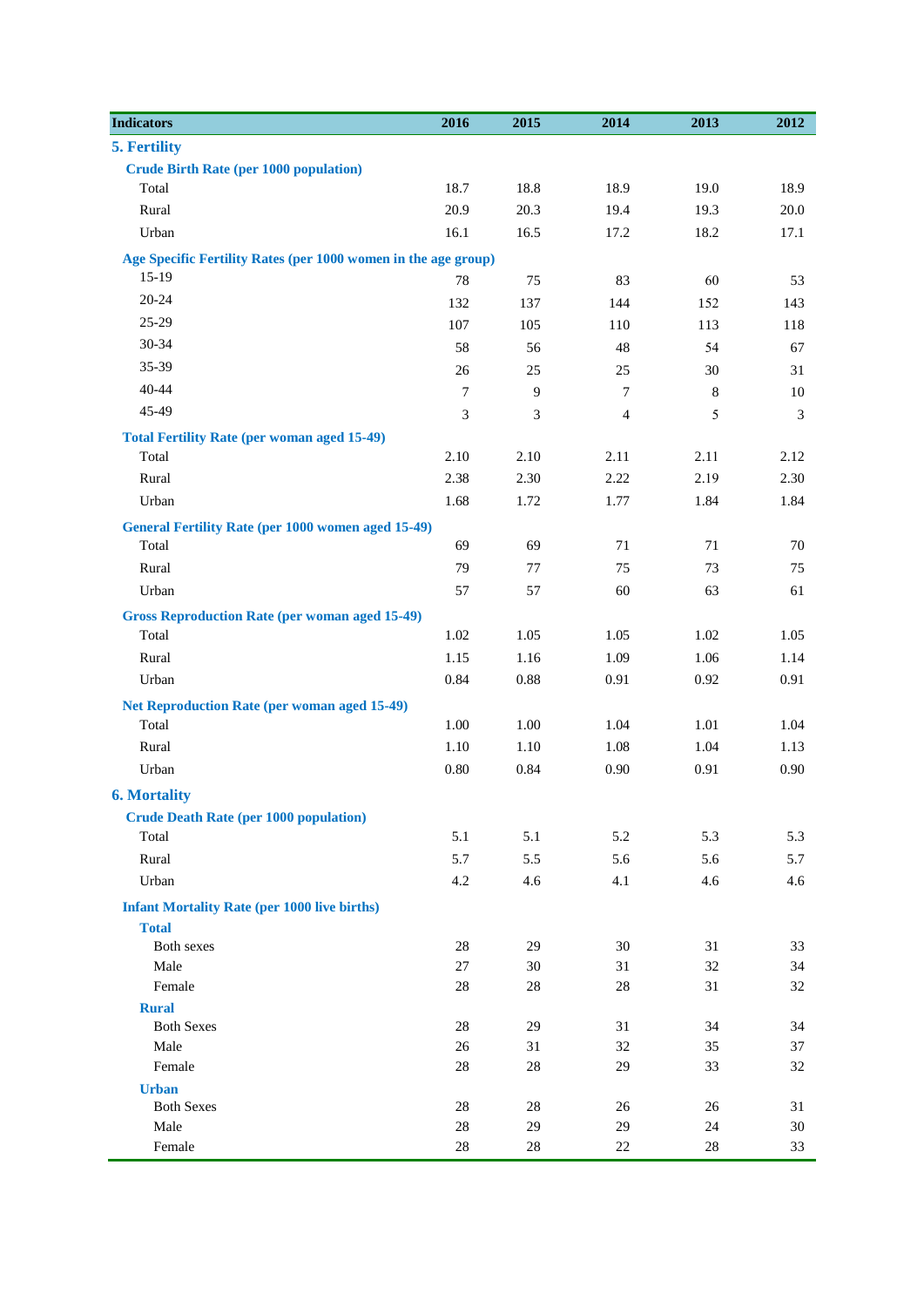| <b>Indicators</b>                                           | 2016           | 2015           | 2014           | 2013         | 2012     |
|-------------------------------------------------------------|----------------|----------------|----------------|--------------|----------|
| <b>Neo-natal Mortality Rate (per 1000 live births)</b>      |                |                |                |              |          |
| <b>Total</b>                                                |                |                |                |              |          |
| <b>Both Sexes</b>                                           | 19             | $20\,$         | 21             | $20\,$       | 21       |
| Male                                                        | 18             | $20\,$         | 22             | $22\,$       | 23       |
| Female                                                      | $20\,$         | $20\,$         | 19             | 21           | $20\,$   |
| <b>Rural</b>                                                |                |                |                |              |          |
| <b>Both Sexes</b>                                           | 19             | $20\,$         | 21             | 23           | 22       |
| Male                                                        | 17             | 21             | 22             | 24           | 25       |
| Female                                                      | 19             | 19             | 20             | $22\,$       | 19       |
| <b>Urban</b>                                                |                |                |                |              |          |
| <b>Both Sexes</b>                                           | $20\,$         | $20\,$         | 19             | 16           | 21       |
| Male                                                        | $20\,$         | 19             | 21             | 15           | 20       |
| Female                                                      | $20\,$         | 22             | 16             | 18           | 22       |
| <b>Post-Neo-natal Mortality Rate (per 1000 live births)</b> |                |                |                |              |          |
| <b>Total</b>                                                |                |                |                |              |          |
| <b>Both Sexes</b>                                           | 9              | $\overline{9}$ | 9              | 11           | 12       |
| Male                                                        | 9              | $10\,$         | 9              | 10           | 11       |
| Female                                                      | 8              | $\,8\,$        | 9              | $10\,$       | 12       |
| <b>Rural</b>                                                |                |                |                |              |          |
| <b>Both Sexes</b>                                           | 9              | 9              | 9              | $11\,$       | 12       |
| Male                                                        | $\overline{9}$ | $10\,$         | $\overline{9}$ | 11           | 12       |
| Female                                                      | 9              | 9              | 9              | 11           | 13       |
| <b>Urban</b>                                                |                |                |                |              |          |
| <b>Both Sexes</b>                                           | $\,8\,$        | $\,8\,$        | $\overline{7}$ | $10\,$       | 10       |
| Male                                                        | $\,$ 8 $\,$    | $10\,$         | $\,8\,$        | $\mathbf{9}$ | $10\,$   |
| Female                                                      | 8              | 6              | 6              | $10\,$       | 11       |
| Child Death Rate (per 1000 children aged 1-4 years)         |                |                |                |              |          |
| <b>Both Sexes</b>                                           | 1.8            | $2.0\,$        | 2.0            | 2.2          | 2.3      |
| Male                                                        | $2.1\,$        | 2.3            | 1.8            | 2.3          | 2.3      |
| Female                                                      | 1.6            | 1.7            | 2.3            | 2.1          | 2.3      |
| <b>Under 5 Mortality Rate (per 1000 live births)</b>        |                |                |                |              |          |
| <b>Total</b>                                                |                |                |                |              |          |
| <b>Both Sexes</b><br>Male                                   | 35<br>35       | 36<br>39       | 38<br>38       | 41<br>42     | 42<br>43 |
| Female                                                      | 34             | 34             | 37             | 40           | 41       |
| <b>Rural</b>                                                |                |                |                |              |          |
| <b>Both Sexes</b>                                           | 36             | 39             | 40             | 43           | 44       |
| Male                                                        | 36             | 42             | 40             | 45           | 46       |
| Female                                                      | 35             | 35             | 40             | 41           | 42       |
| <b>Urban</b>                                                |                |                |                |              |          |
| <b>Both Sexes</b>                                           | 32             | 32             | 30             | 35           | 37       |
| Male                                                        | 32             | 33             | 34             | 30           | 36       |
| Female                                                      | 33             | 31             | 26             | 39           | 38       |
| <b>Maternal Mortality Ratio (per 1000 live births)</b>      |                |                |                |              |          |
| Total                                                       | 1.78           | 1.81           | 1.93           | 1.97         | 2.03     |
| Rural                                                       | 1.90           | 1.91           | 1.96           | 2.11         | 2.10     |
| Urban                                                       | 1.60           | 1.62           | 1.82           | 1.46         | 1.90     |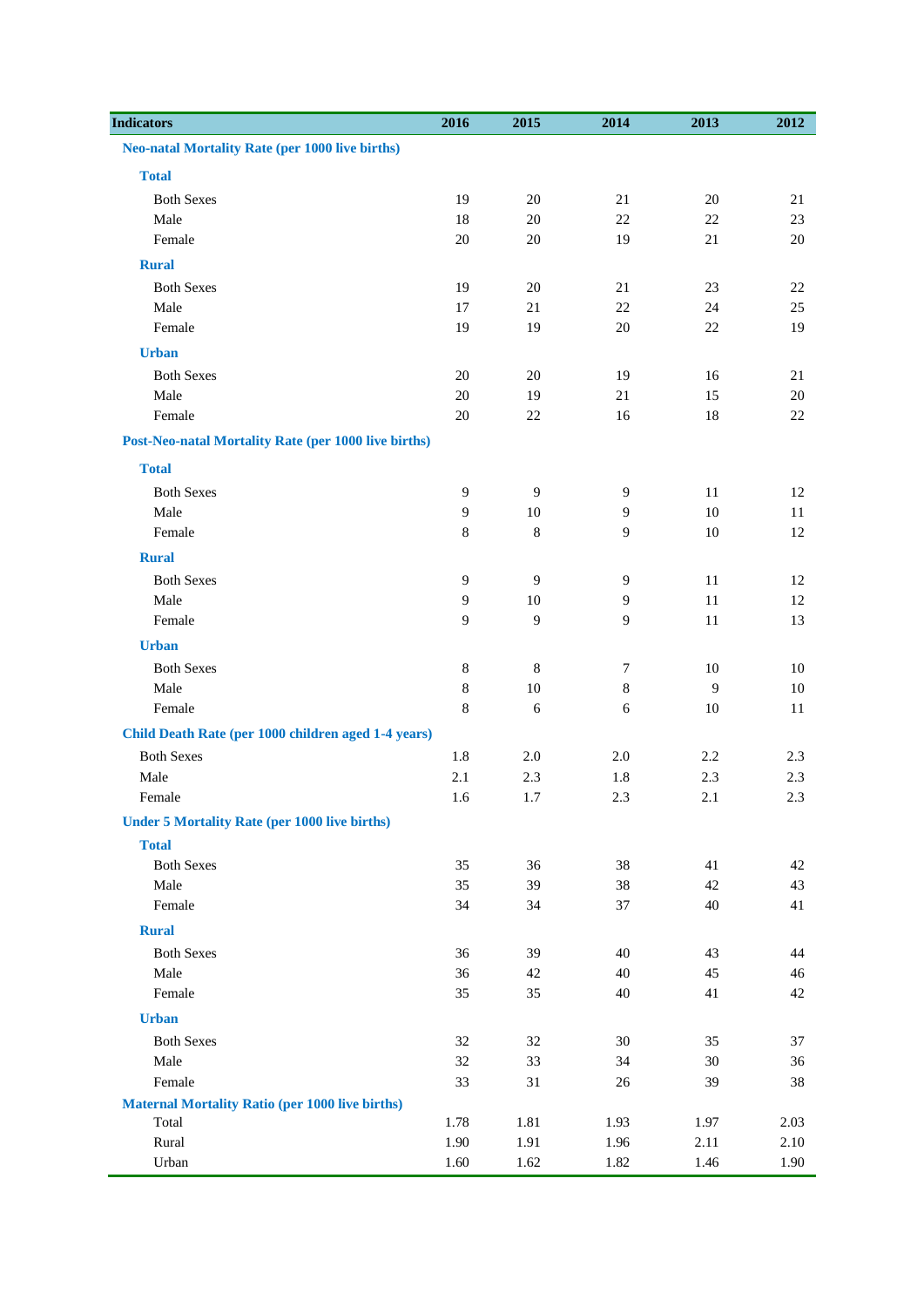| 7. Life Expectancy at Birth<br><b>Expectation of Life at birth (Years)</b><br><b>Both Sexes</b><br>71.6<br>70.9<br>70.7<br>70.4<br>69.4<br>70.3<br>69.4<br>69.1<br>68.8<br>68.2<br>Male<br>Female<br>72.9<br>72.0<br>71.6<br>71.2<br>70.7<br>8. Nuptiality<br>Crude marriage rate (per 1000 population)<br>13.0<br>14.3<br>13.0<br>13.3<br>Total<br>12.9<br>14.9<br>Rural<br>17.7<br>14.3<br>13.0<br>14.2<br>Urban<br>10.1<br>10.2<br>8.3<br>12.8<br>11.7<br><b>Marital Status of Population Aged 10+ (percent)</b><br><b>Male</b><br>38.6<br>Never Married<br>39.4<br>39.0<br>41.1<br>39.5<br>59.2<br>59.7<br>57.1<br><b>Currently Married</b><br>59.9<br>59.4<br>Widowed/Divorced/Separated<br>1.4<br>1.7<br>$1.1\,$<br>1.1<br>1.8<br><b>Female</b><br>Never Married<br>26.9<br>26.1<br>25.5<br>26.5<br>28.0<br>64.1<br>65.4<br>Currently Married<br>63.1<br>65.0<br>61.5<br>Widowed/Divorced/Separated<br>9.8<br>9.1<br>8.5<br>10.5<br>10.0<br><b>Mean Age at First Marriage</b><br><b>Male</b><br>Total<br>25.2<br>25.3<br>24.3<br>NA<br>24.9<br>24.8<br>24.1<br>24.7<br>24.7<br>NA<br>Rural<br>26.3<br>26.4<br>26.4<br>24.6<br>Urban<br><b>NA</b><br>Female<br>18.4<br>Total<br>18.4<br>18.3<br>18.4<br><b>NA</b><br>18.0<br>Rural<br>17.9<br>18.1<br>18.2<br>$_{\rm NA}$<br>Urban<br>19.4<br>19.4<br>18.9<br>$_{\rm NA}$<br>19.6<br><b>Mean Age at Marriage</b><br>Male<br>Total<br>26.3<br>26.4<br>25.9<br>25.2<br>24.7<br>25.9<br>Rural<br>25.8<br>25.7<br>25.0<br>24.1<br>Urban<br>27.1<br>25.8<br>26.1<br>27.4<br>27.2<br>Female<br>Total<br>18.8<br>18.7<br>18.5<br>18.6<br>19.3<br>Rural<br>18.3<br>18.3<br>18.3<br>18.5<br>19.1<br>Urban<br>19.8<br>19.7<br>19.1<br>19.8<br>19.9<br><b>Singulate Mean Age at Marriage</b><br>Male<br>25.8<br>25.4<br>25.5<br>26.0<br>Total<br>25.7<br>25.2<br>25.6<br>25.1<br>25.3<br>25.2<br>Rural<br>Urban<br>26.5<br>26.5<br>26.0<br>26.2<br>26.6<br>Female<br>Total<br>20.3<br>20.3<br>20.0<br>20.0<br>20.3<br>Rural<br>19.7<br>19.8<br>19.7<br>20.0<br>20.1 | <b>Indicators</b> | 2016 | 2015 | 2014     | 2013 | 2012 |
|---------------------------------------------------------------------------------------------------------------------------------------------------------------------------------------------------------------------------------------------------------------------------------------------------------------------------------------------------------------------------------------------------------------------------------------------------------------------------------------------------------------------------------------------------------------------------------------------------------------------------------------------------------------------------------------------------------------------------------------------------------------------------------------------------------------------------------------------------------------------------------------------------------------------------------------------------------------------------------------------------------------------------------------------------------------------------------------------------------------------------------------------------------------------------------------------------------------------------------------------------------------------------------------------------------------------------------------------------------------------------------------------------------------------------------------------------------------------------------------------------------------------------------------------------------------------------------------------------------------------------------------------------------------------------------------------------------------------------------------------------------------------------------------------------------------------------------------------------------------------------------------------------------------------------------------------------------------------------------------------------------------|-------------------|------|------|----------|------|------|
|                                                                                                                                                                                                                                                                                                                                                                                                                                                                                                                                                                                                                                                                                                                                                                                                                                                                                                                                                                                                                                                                                                                                                                                                                                                                                                                                                                                                                                                                                                                                                                                                                                                                                                                                                                                                                                                                                                                                                                                                               |                   |      |      |          |      |      |
|                                                                                                                                                                                                                                                                                                                                                                                                                                                                                                                                                                                                                                                                                                                                                                                                                                                                                                                                                                                                                                                                                                                                                                                                                                                                                                                                                                                                                                                                                                                                                                                                                                                                                                                                                                                                                                                                                                                                                                                                               |                   |      |      |          |      |      |
|                                                                                                                                                                                                                                                                                                                                                                                                                                                                                                                                                                                                                                                                                                                                                                                                                                                                                                                                                                                                                                                                                                                                                                                                                                                                                                                                                                                                                                                                                                                                                                                                                                                                                                                                                                                                                                                                                                                                                                                                               |                   |      |      |          |      |      |
|                                                                                                                                                                                                                                                                                                                                                                                                                                                                                                                                                                                                                                                                                                                                                                                                                                                                                                                                                                                                                                                                                                                                                                                                                                                                                                                                                                                                                                                                                                                                                                                                                                                                                                                                                                                                                                                                                                                                                                                                               |                   |      |      |          |      |      |
|                                                                                                                                                                                                                                                                                                                                                                                                                                                                                                                                                                                                                                                                                                                                                                                                                                                                                                                                                                                                                                                                                                                                                                                                                                                                                                                                                                                                                                                                                                                                                                                                                                                                                                                                                                                                                                                                                                                                                                                                               |                   |      |      |          |      |      |
|                                                                                                                                                                                                                                                                                                                                                                                                                                                                                                                                                                                                                                                                                                                                                                                                                                                                                                                                                                                                                                                                                                                                                                                                                                                                                                                                                                                                                                                                                                                                                                                                                                                                                                                                                                                                                                                                                                                                                                                                               |                   |      |      |          |      |      |
|                                                                                                                                                                                                                                                                                                                                                                                                                                                                                                                                                                                                                                                                                                                                                                                                                                                                                                                                                                                                                                                                                                                                                                                                                                                                                                                                                                                                                                                                                                                                                                                                                                                                                                                                                                                                                                                                                                                                                                                                               |                   |      |      |          |      |      |
|                                                                                                                                                                                                                                                                                                                                                                                                                                                                                                                                                                                                                                                                                                                                                                                                                                                                                                                                                                                                                                                                                                                                                                                                                                                                                                                                                                                                                                                                                                                                                                                                                                                                                                                                                                                                                                                                                                                                                                                                               |                   |      |      |          |      |      |
|                                                                                                                                                                                                                                                                                                                                                                                                                                                                                                                                                                                                                                                                                                                                                                                                                                                                                                                                                                                                                                                                                                                                                                                                                                                                                                                                                                                                                                                                                                                                                                                                                                                                                                                                                                                                                                                                                                                                                                                                               |                   |      |      |          |      |      |
|                                                                                                                                                                                                                                                                                                                                                                                                                                                                                                                                                                                                                                                                                                                                                                                                                                                                                                                                                                                                                                                                                                                                                                                                                                                                                                                                                                                                                                                                                                                                                                                                                                                                                                                                                                                                                                                                                                                                                                                                               |                   |      |      |          |      |      |
|                                                                                                                                                                                                                                                                                                                                                                                                                                                                                                                                                                                                                                                                                                                                                                                                                                                                                                                                                                                                                                                                                                                                                                                                                                                                                                                                                                                                                                                                                                                                                                                                                                                                                                                                                                                                                                                                                                                                                                                                               |                   |      |      |          |      |      |
|                                                                                                                                                                                                                                                                                                                                                                                                                                                                                                                                                                                                                                                                                                                                                                                                                                                                                                                                                                                                                                                                                                                                                                                                                                                                                                                                                                                                                                                                                                                                                                                                                                                                                                                                                                                                                                                                                                                                                                                                               |                   |      |      |          |      |      |
|                                                                                                                                                                                                                                                                                                                                                                                                                                                                                                                                                                                                                                                                                                                                                                                                                                                                                                                                                                                                                                                                                                                                                                                                                                                                                                                                                                                                                                                                                                                                                                                                                                                                                                                                                                                                                                                                                                                                                                                                               |                   |      |      |          |      |      |
|                                                                                                                                                                                                                                                                                                                                                                                                                                                                                                                                                                                                                                                                                                                                                                                                                                                                                                                                                                                                                                                                                                                                                                                                                                                                                                                                                                                                                                                                                                                                                                                                                                                                                                                                                                                                                                                                                                                                                                                                               |                   |      |      |          |      |      |
|                                                                                                                                                                                                                                                                                                                                                                                                                                                                                                                                                                                                                                                                                                                                                                                                                                                                                                                                                                                                                                                                                                                                                                                                                                                                                                                                                                                                                                                                                                                                                                                                                                                                                                                                                                                                                                                                                                                                                                                                               |                   |      |      |          |      |      |
|                                                                                                                                                                                                                                                                                                                                                                                                                                                                                                                                                                                                                                                                                                                                                                                                                                                                                                                                                                                                                                                                                                                                                                                                                                                                                                                                                                                                                                                                                                                                                                                                                                                                                                                                                                                                                                                                                                                                                                                                               |                   |      |      |          |      |      |
|                                                                                                                                                                                                                                                                                                                                                                                                                                                                                                                                                                                                                                                                                                                                                                                                                                                                                                                                                                                                                                                                                                                                                                                                                                                                                                                                                                                                                                                                                                                                                                                                                                                                                                                                                                                                                                                                                                                                                                                                               |                   |      |      |          |      |      |
|                                                                                                                                                                                                                                                                                                                                                                                                                                                                                                                                                                                                                                                                                                                                                                                                                                                                                                                                                                                                                                                                                                                                                                                                                                                                                                                                                                                                                                                                                                                                                                                                                                                                                                                                                                                                                                                                                                                                                                                                               |                   |      |      |          |      |      |
|                                                                                                                                                                                                                                                                                                                                                                                                                                                                                                                                                                                                                                                                                                                                                                                                                                                                                                                                                                                                                                                                                                                                                                                                                                                                                                                                                                                                                                                                                                                                                                                                                                                                                                                                                                                                                                                                                                                                                                                                               |                   |      |      |          |      |      |
|                                                                                                                                                                                                                                                                                                                                                                                                                                                                                                                                                                                                                                                                                                                                                                                                                                                                                                                                                                                                                                                                                                                                                                                                                                                                                                                                                                                                                                                                                                                                                                                                                                                                                                                                                                                                                                                                                                                                                                                                               |                   |      |      |          |      |      |
|                                                                                                                                                                                                                                                                                                                                                                                                                                                                                                                                                                                                                                                                                                                                                                                                                                                                                                                                                                                                                                                                                                                                                                                                                                                                                                                                                                                                                                                                                                                                                                                                                                                                                                                                                                                                                                                                                                                                                                                                               |                   |      |      |          |      |      |
|                                                                                                                                                                                                                                                                                                                                                                                                                                                                                                                                                                                                                                                                                                                                                                                                                                                                                                                                                                                                                                                                                                                                                                                                                                                                                                                                                                                                                                                                                                                                                                                                                                                                                                                                                                                                                                                                                                                                                                                                               |                   |      |      |          |      |      |
|                                                                                                                                                                                                                                                                                                                                                                                                                                                                                                                                                                                                                                                                                                                                                                                                                                                                                                                                                                                                                                                                                                                                                                                                                                                                                                                                                                                                                                                                                                                                                                                                                                                                                                                                                                                                                                                                                                                                                                                                               |                   |      |      |          |      |      |
|                                                                                                                                                                                                                                                                                                                                                                                                                                                                                                                                                                                                                                                                                                                                                                                                                                                                                                                                                                                                                                                                                                                                                                                                                                                                                                                                                                                                                                                                                                                                                                                                                                                                                                                                                                                                                                                                                                                                                                                                               |                   |      |      |          |      |      |
|                                                                                                                                                                                                                                                                                                                                                                                                                                                                                                                                                                                                                                                                                                                                                                                                                                                                                                                                                                                                                                                                                                                                                                                                                                                                                                                                                                                                                                                                                                                                                                                                                                                                                                                                                                                                                                                                                                                                                                                                               |                   |      |      |          |      |      |
|                                                                                                                                                                                                                                                                                                                                                                                                                                                                                                                                                                                                                                                                                                                                                                                                                                                                                                                                                                                                                                                                                                                                                                                                                                                                                                                                                                                                                                                                                                                                                                                                                                                                                                                                                                                                                                                                                                                                                                                                               |                   |      |      |          |      |      |
|                                                                                                                                                                                                                                                                                                                                                                                                                                                                                                                                                                                                                                                                                                                                                                                                                                                                                                                                                                                                                                                                                                                                                                                                                                                                                                                                                                                                                                                                                                                                                                                                                                                                                                                                                                                                                                                                                                                                                                                                               |                   |      |      |          |      |      |
|                                                                                                                                                                                                                                                                                                                                                                                                                                                                                                                                                                                                                                                                                                                                                                                                                                                                                                                                                                                                                                                                                                                                                                                                                                                                                                                                                                                                                                                                                                                                                                                                                                                                                                                                                                                                                                                                                                                                                                                                               |                   |      |      |          |      |      |
|                                                                                                                                                                                                                                                                                                                                                                                                                                                                                                                                                                                                                                                                                                                                                                                                                                                                                                                                                                                                                                                                                                                                                                                                                                                                                                                                                                                                                                                                                                                                                                                                                                                                                                                                                                                                                                                                                                                                                                                                               |                   |      |      |          |      |      |
|                                                                                                                                                                                                                                                                                                                                                                                                                                                                                                                                                                                                                                                                                                                                                                                                                                                                                                                                                                                                                                                                                                                                                                                                                                                                                                                                                                                                                                                                                                                                                                                                                                                                                                                                                                                                                                                                                                                                                                                                               |                   |      |      |          |      |      |
|                                                                                                                                                                                                                                                                                                                                                                                                                                                                                                                                                                                                                                                                                                                                                                                                                                                                                                                                                                                                                                                                                                                                                                                                                                                                                                                                                                                                                                                                                                                                                                                                                                                                                                                                                                                                                                                                                                                                                                                                               |                   |      |      |          |      |      |
|                                                                                                                                                                                                                                                                                                                                                                                                                                                                                                                                                                                                                                                                                                                                                                                                                                                                                                                                                                                                                                                                                                                                                                                                                                                                                                                                                                                                                                                                                                                                                                                                                                                                                                                                                                                                                                                                                                                                                                                                               |                   |      |      |          |      |      |
|                                                                                                                                                                                                                                                                                                                                                                                                                                                                                                                                                                                                                                                                                                                                                                                                                                                                                                                                                                                                                                                                                                                                                                                                                                                                                                                                                                                                                                                                                                                                                                                                                                                                                                                                                                                                                                                                                                                                                                                                               |                   |      |      |          |      |      |
|                                                                                                                                                                                                                                                                                                                                                                                                                                                                                                                                                                                                                                                                                                                                                                                                                                                                                                                                                                                                                                                                                                                                                                                                                                                                                                                                                                                                                                                                                                                                                                                                                                                                                                                                                                                                                                                                                                                                                                                                               |                   |      |      |          |      |      |
|                                                                                                                                                                                                                                                                                                                                                                                                                                                                                                                                                                                                                                                                                                                                                                                                                                                                                                                                                                                                                                                                                                                                                                                                                                                                                                                                                                                                                                                                                                                                                                                                                                                                                                                                                                                                                                                                                                                                                                                                               |                   |      |      |          |      |      |
|                                                                                                                                                                                                                                                                                                                                                                                                                                                                                                                                                                                                                                                                                                                                                                                                                                                                                                                                                                                                                                                                                                                                                                                                                                                                                                                                                                                                                                                                                                                                                                                                                                                                                                                                                                                                                                                                                                                                                                                                               |                   |      |      |          |      |      |
|                                                                                                                                                                                                                                                                                                                                                                                                                                                                                                                                                                                                                                                                                                                                                                                                                                                                                                                                                                                                                                                                                                                                                                                                                                                                                                                                                                                                                                                                                                                                                                                                                                                                                                                                                                                                                                                                                                                                                                                                               |                   |      |      |          |      |      |
|                                                                                                                                                                                                                                                                                                                                                                                                                                                                                                                                                                                                                                                                                                                                                                                                                                                                                                                                                                                                                                                                                                                                                                                                                                                                                                                                                                                                                                                                                                                                                                                                                                                                                                                                                                                                                                                                                                                                                                                                               |                   |      |      |          |      |      |
|                                                                                                                                                                                                                                                                                                                                                                                                                                                                                                                                                                                                                                                                                                                                                                                                                                                                                                                                                                                                                                                                                                                                                                                                                                                                                                                                                                                                                                                                                                                                                                                                                                                                                                                                                                                                                                                                                                                                                                                                               |                   |      |      |          |      |      |
|                                                                                                                                                                                                                                                                                                                                                                                                                                                                                                                                                                                                                                                                                                                                                                                                                                                                                                                                                                                                                                                                                                                                                                                                                                                                                                                                                                                                                                                                                                                                                                                                                                                                                                                                                                                                                                                                                                                                                                                                               |                   |      |      |          |      |      |
|                                                                                                                                                                                                                                                                                                                                                                                                                                                                                                                                                                                                                                                                                                                                                                                                                                                                                                                                                                                                                                                                                                                                                                                                                                                                                                                                                                                                                                                                                                                                                                                                                                                                                                                                                                                                                                                                                                                                                                                                               |                   |      |      |          |      |      |
|                                                                                                                                                                                                                                                                                                                                                                                                                                                                                                                                                                                                                                                                                                                                                                                                                                                                                                                                                                                                                                                                                                                                                                                                                                                                                                                                                                                                                                                                                                                                                                                                                                                                                                                                                                                                                                                                                                                                                                                                               |                   |      |      |          |      |      |
|                                                                                                                                                                                                                                                                                                                                                                                                                                                                                                                                                                                                                                                                                                                                                                                                                                                                                                                                                                                                                                                                                                                                                                                                                                                                                                                                                                                                                                                                                                                                                                                                                                                                                                                                                                                                                                                                                                                                                                                                               |                   |      |      |          |      |      |
|                                                                                                                                                                                                                                                                                                                                                                                                                                                                                                                                                                                                                                                                                                                                                                                                                                                                                                                                                                                                                                                                                                                                                                                                                                                                                                                                                                                                                                                                                                                                                                                                                                                                                                                                                                                                                                                                                                                                                                                                               |                   |      |      |          |      |      |
|                                                                                                                                                                                                                                                                                                                                                                                                                                                                                                                                                                                                                                                                                                                                                                                                                                                                                                                                                                                                                                                                                                                                                                                                                                                                                                                                                                                                                                                                                                                                                                                                                                                                                                                                                                                                                                                                                                                                                                                                               | Urban             | 21.1 | 21.0 | $20.8\,$ | 20.1 | 20.8 |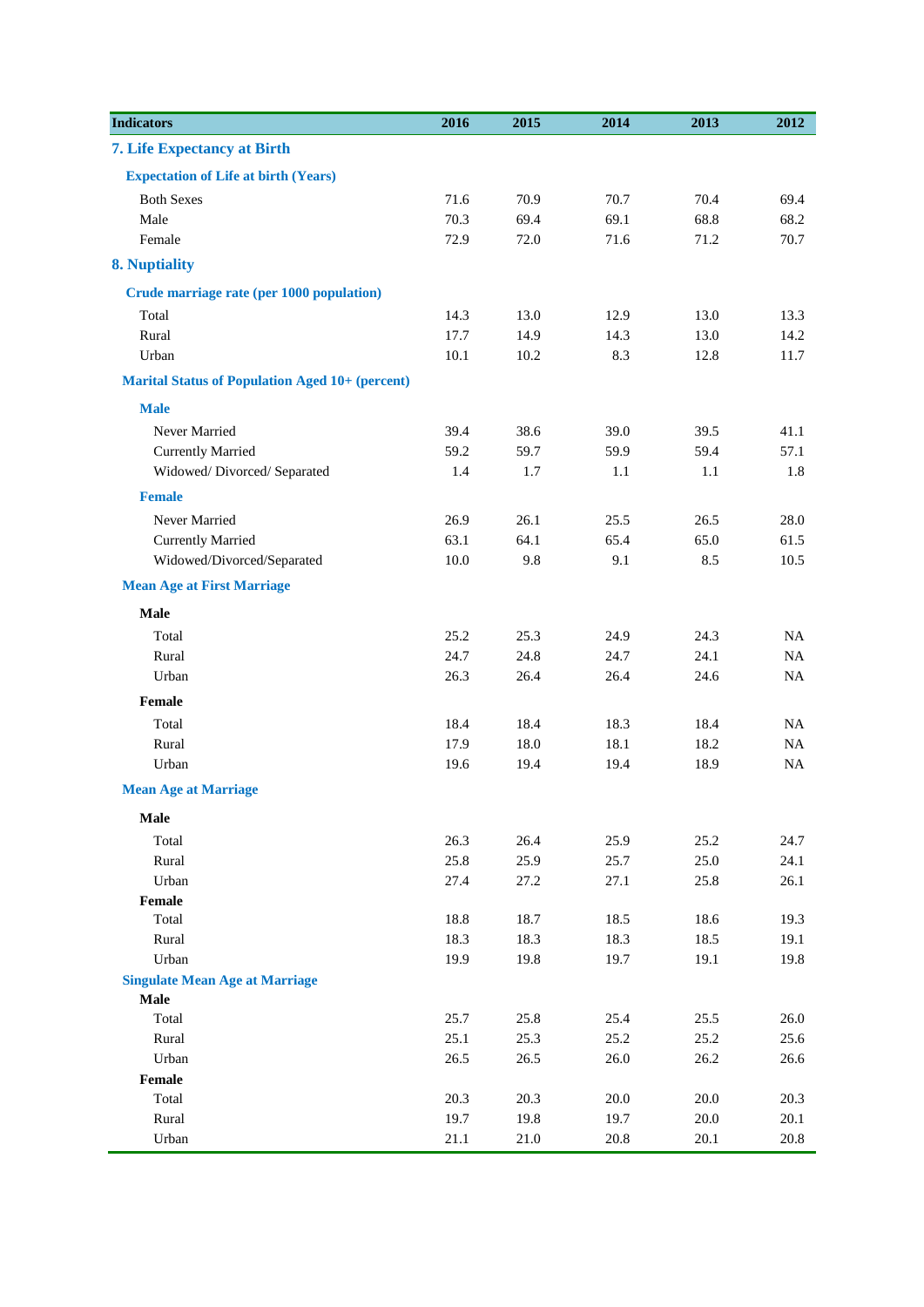| <b>Indicators</b>                                                                  | 2016  | 2015       | 2014    | 2013 | 2012     |
|------------------------------------------------------------------------------------|-------|------------|---------|------|----------|
| <b>Median Age at Marriage</b>                                                      |       |            |         |      |          |
| Male                                                                               |       |            |         |      |          |
| Total                                                                              | 25    | 25         | 24      | 24   | 25       |
| Rural                                                                              | 25    | 25         | 24      | 24   | 24       |
| Urban                                                                              | 26    | 27         | 26      | 25   | 26       |
| Female                                                                             |       |            |         |      |          |
| Total                                                                              | 18    | 18         | 18      | 18   | 19       |
| Rural                                                                              | 18    | 18         | 18      | 18   | 19       |
| Urban                                                                              | 18    | 19         | 19      | 19   | 20       |
| <b>9. Internal Migration</b>                                                       |       |            |         |      |          |
| <b>Migration Rate (Per 1000 population)</b>                                        |       |            |         |      |          |
| <b>In-migration Rate</b>                                                           | 76.7  | 54.2       | 40.2    | 39.9 | 40.2     |
| <b>Rural In-migration</b>                                                          | 39.5  | 30.7       | 29.4    | 31.7 | 21.6     |
| Rural to Rural                                                                     | 34.5  | 25.6       | 24.3    | 26.6 | 16.2     |
| Urban to Rural                                                                     | 5.0   | 5.1        | 5.1     | 5.1  | 5.3      |
| <b>Urban In-migration</b>                                                          | 123.0 | 90.0       | 77.1    | 68.1 | 69.7     |
| Rural to Urban                                                                     | 30.3  | 29.5       | 28.2    | 27.2 | 26.2     |
| Urban to Urban                                                                     | 92.6  | 60.5       | 48.9    | 40.9 | 43.5     |
| <b>Out-migration Rate</b>                                                          | 78.5  | 54.4       | 43.1    | 40.4 | 41.9     |
| Rural out-migration                                                                | 47.5  | 35.1       | 34.0    | 31.7 | 23.5     |
| Urban out-migration                                                                | 117.2 | 83.8       | 74.4    | 70.5 | 69.0     |
| <b>10. Contraceptive Usage</b>                                                     |       |            |         |      |          |
| <b>Contraceptive Prevalence Rate (percent)</b>                                     |       |            |         |      |          |
| Total                                                                              | 62.3  | 62.1       | 62.2    | 62.4 | 62.2     |
| Rural                                                                              | 59.3  | 60.4       | 61.6    | 61.8 | 59.8     |
| Urban                                                                              | 65.9  | 64.5       | 64.5    | 64.1 | 66.1     |
| <b>Contraceptive Prevalence Rate by Method</b>                                     |       |            |         |      |          |
| Any Method                                                                         | 62.3  | 62.1       | 62.2    | 62.4 | 62.2     |
| Modern Method                                                                      | 58.4  | 58.4       | 58.4    | 60.0 | 60.2     |
| 11. Disability                                                                     |       |            |         |      |          |
| <b>Crude Disability Rate (per 1000 population)</b>                                 |       |            |         |      |          |
| <b>Both Sexes</b>                                                                  | 9.0   | 8.8        | 9.0     | 9.0  | 10.10    |
| Male                                                                               | 9.8   | 9.6        | 9.9     | 9.7  | 11.01    |
| Female                                                                             | 8.3   | $\ \, 8.0$ | 8.2     | 8.2  | $9.05\,$ |
| 12. HIV/AIDS                                                                       |       |            |         |      |          |
| Percent who<br>at least one mode of<br>know                                        | 66.9  | 66.1       | 61.5    | 61.6 |          |
| of HIV/AIDS from mother to child<br>transmission                                   |       |            |         |      |          |
|                                                                                    |       |            |         |      |          |
| Percent who know all modes of transmission of<br>HIV/<br>AIDS from mother to child | 29.1  | 25.8       | 21.0    | 18.5 |          |
| <b>13. Household Characteristics</b>                                               |       |            |         |      |          |
| <b>Household Size</b>                                                              | 4.3   | 4.4        | 4.3     | 4.4  | 4.5      |
| <b>Headship (Percent)</b>                                                          |       |            |         |      |          |
| Male Headed HH                                                                     | 87.2  | 87.3       | 87.8    | 88.4 | 85.5     |
| Female Headed HH                                                                   | 12.8  | 12.7       | 12.2    | 11.6 | 14.5     |
| <b>Access to Water (percent)</b>                                                   |       |            |         |      |          |
| Drinking (Tap & Tube well)                                                         | 98.0  | 97.9       | 97.8    | 97.5 | 98.3     |
| <b>Source of Light (percent)</b>                                                   |       |            |         |      |          |
| Electricity                                                                        | 81.2  | 77.9       | 67.8    | 66.9 | 65.6     |
| Solar                                                                              | 5.6   | 5.4        |         |      |          |
| Kerosene                                                                           | 13.0  | 16.3       | 31.4    | 32.3 | 33.1     |
| Others                                                                             | 0.2   | 0.4        | $0.8\,$ | 0.8  | 1.3      |
|                                                                                    |       |            |         |      |          |